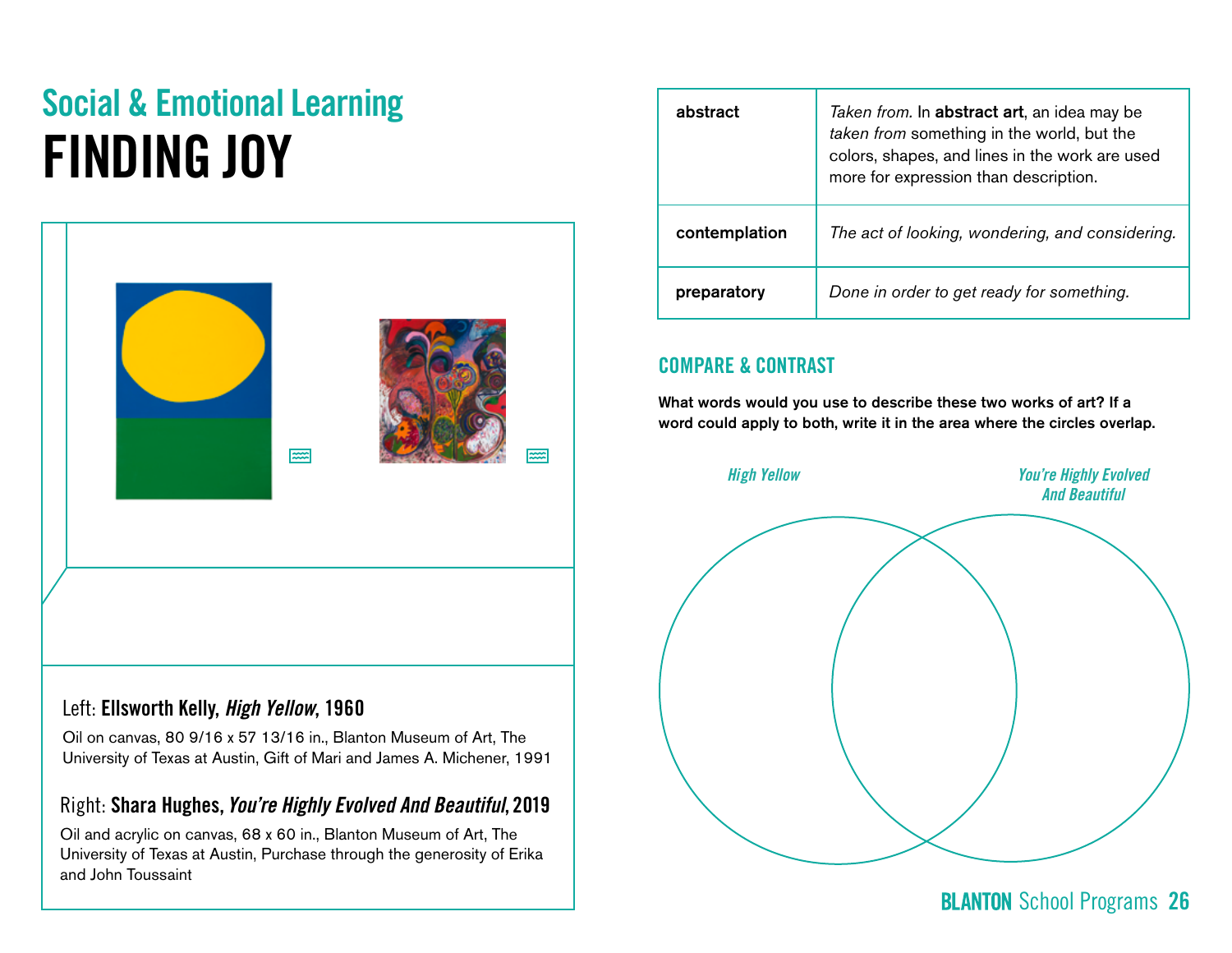Take an idea from the world around you as inspiration for a drawing, but focus on the abstract elements like color, shape, or line instead of trying to describe your source in detail.

Think about the expression, "You find what you're looking for." Has that been true in your own experience?